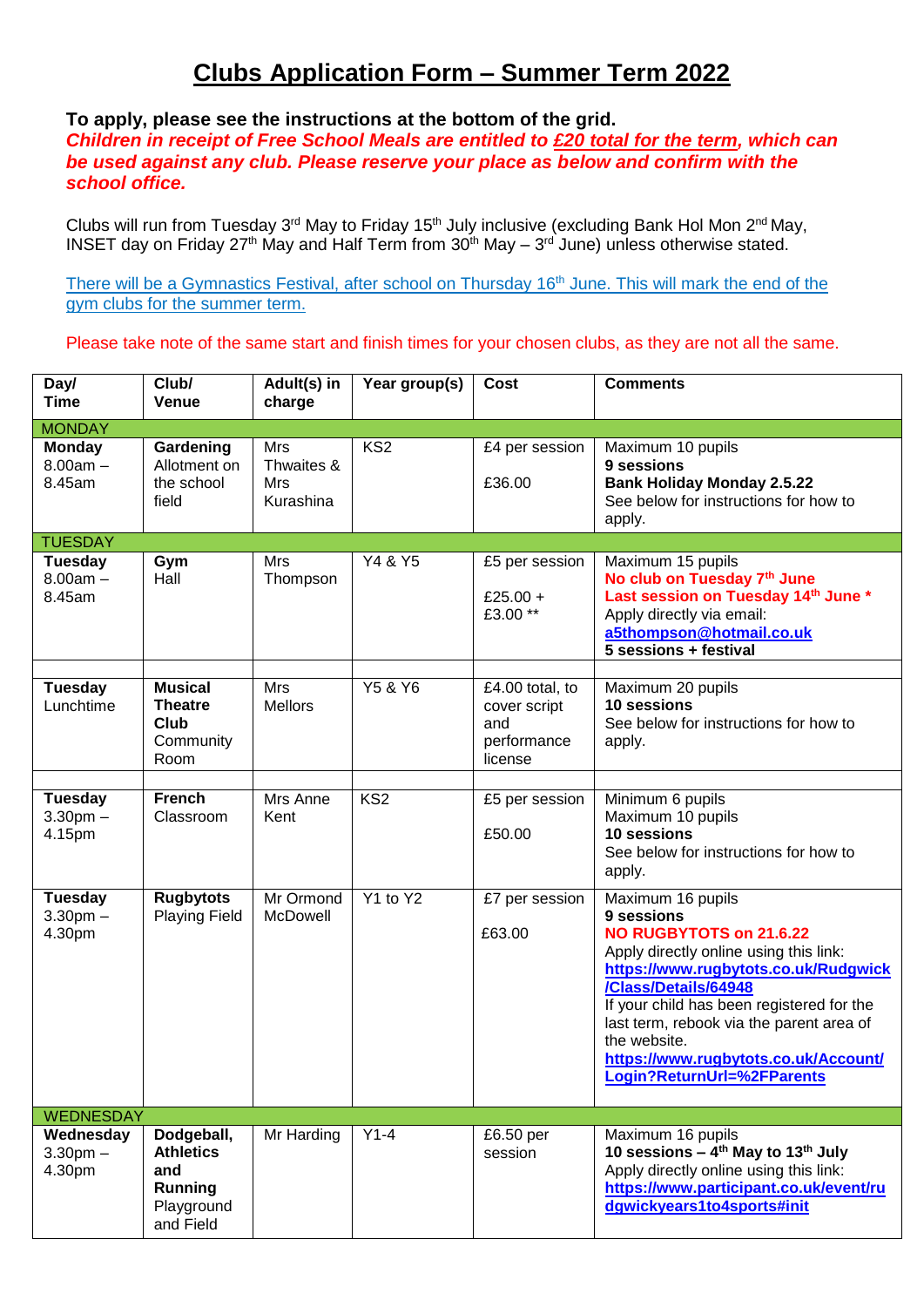| Wednesday<br>3.30 <sub>pm</sub><br>4.30pm              | Gym<br>Hall                                           | Mrs<br>Thompson          | Y2 & Y3                          | £6 per session<br>£30.00 +<br>£3.00**                                     | Maximum 21 pupils<br>No club on Wednesday 8 <sup>th</sup> June<br>Last session on Wednesday 15th June*<br>Apply directly via email:<br>a5thompson@hotmail.co.uk<br>5 sessions + festival                                         |
|--------------------------------------------------------|-------------------------------------------------------|--------------------------|----------------------------------|---------------------------------------------------------------------------|----------------------------------------------------------------------------------------------------------------------------------------------------------------------------------------------------------------------------------|
| <b>THURSDAY</b>                                        |                                                       |                          |                                  |                                                                           |                                                                                                                                                                                                                                  |
| <b>Thursday</b><br>$8.00am -$<br>8.45am                | Gym<br>Hall                                           | Mrs<br>Thompson          | Y <sub>6</sub>                   | £5 per session<br>£20.00 +<br>£3.00**                                     | Maximum 15 pupils<br>No club on Th 26 <sup>th</sup> May (Y6 residential)<br>No club on Thursday 9th June *<br>Last session on Thursday 16th June<br>Apply direct via email:<br>a5thompson@hotmail.co.uk<br>4 sessions + festival |
| <b>FRIDAY</b>                                          |                                                       |                          |                                  |                                                                           |                                                                                                                                                                                                                                  |
| <b>Friday</b><br>Lunchtime<br>$-1st$ half<br>term only | Recorder<br>Year <sub>3</sub><br>classroom            | Mrs<br>Parsons           | $Y1 - Y6$                        | <b>FREE</b>                                                               | Maximum 8 pupils<br>4 sessions<br><b>INSET Friday 27.5.22</b><br>starting F 29.4.22<br>See below for instructions for how to<br>apply.                                                                                           |
| <b>Friday</b><br>$3.30pm$ -<br>4.30pm                  | <b>Football</b><br><b>Playing Field</b>               | Mr Harding               | Y1 to Y6                         | £6.50 per<br>session                                                      | Maximum 26 pupils<br>10 sessions - 29th April to 15th July<br><b>INSET Friday 27.5.22</b><br>starting F 29.4.22<br>Apply directly online using this link:<br>https://www.participant.co.uk/event/37576<br>$4/?x=1$               |
| <b>Friday</b><br>$3.20$ pm $-$<br>4.20pm               | <b>Art Club</b><br>Classroom                          | Mrs Kim<br>Venter        | Y <sub>2</sub> to Y <sub>6</sub> | £10 per class<br>£30/£60 per<br>half term                                 | Minimum 10 pupils<br>Maximum 13 pupils<br>9 sessions<br><b>INSET Friday 27.5.22</b><br>Please apply via email:<br>kimventer@gmail.com                                                                                            |
| <b>Friday</b><br>$3.30pm$ -<br>4.30pm                  | Street &<br><b>Commercial</b><br><b>Dance</b><br>Hall | Mrs<br>Rebecca<br>Verran | Y <sub>2</sub> to Y <sub>6</sub> | £6 per session<br>£54.00<br>(can be paid<br>in half-termly<br>instalments | Maximum 20 pupils<br>9 sessions<br><b>INSET Friday 27.5.22</b><br>No class on Friday 17.6.22<br>starting F 29.4.22<br>Apply direct via email:<br>rebeccaverran@hotmail.com                                                       |

Clubs will run from Tuesday 3<sup>rd</sup> May to Friday 15<sup>th</sup> July inclusive (excluding Bank Hol Mon 2<sup>nd</sup> May, INSET day on Friday 27<sup>th</sup> May and Half Term from  $30<sup>th</sup>$  May – 3<sup>rd</sup> June) unless otherwise stated.

#### *Children in receipt of Free School Meals are entitled to £20 total for the term, which can be used against any club. Please reserve your place as below and confirm with the school office.*

*Please note, any information that is sent from outside clubs etc. is not endorsed by the school. It is the parent's responsibility to ensure that any external clubs/events that their child attends are suitable and run by qualified professionals.*

*Any external club provider renting the school to run a club at RPS will have undergone checks in line with our safeguarding policy, but are not employed by the school and, as such, we accept no responsibility. All club providers are required to evidence/agree to the following:*

- Current risk assessment, including Covid 19 factors
- \* Hirer's form SL1
- Lettings Agreement
- Public liability insurance policy
- Safeguarding policy
- DBS clearance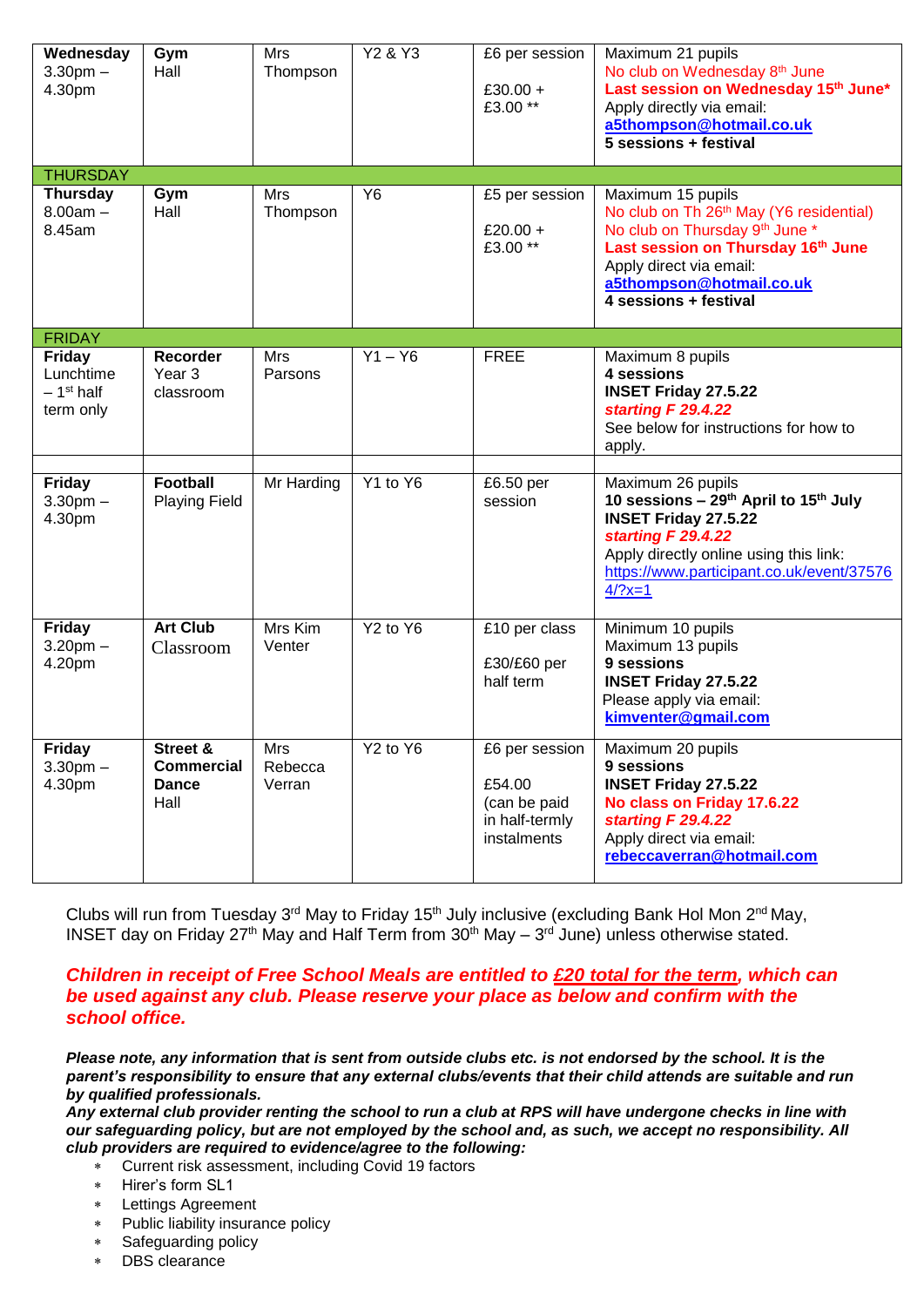- Coaching Membership & qualification, if applicable
- First Aid Certificate

**Kiwi Club childcare** will run, after school, every Monday to Friday, throughout the term. Please contact Mrs Mussell directly to book this via [kiwiclubrudgwick@gmail.com](mailto:kiwiclubrudgwick@gmail.com) **.**

**Academy Stars** – dodgeball, athletics & running club and football club – please apply directly to Mr Michael Harding, using the links next to the clubs above, completing and sending the form below to [michael@academystarscoaching.com,](mailto:michael@academystarscoaching.com).

**Gymnastics -** please apply directly, by email, to Mrs Alison Thompson via [a5thompson@hotmail.co.uk](mailto:a5thompson@hotmail.co.uk) who will confirm your place and advise payment details.

- *There will be no clubs during the week of the Schools Gymnastics Finals at Stoke due to additional practice for the team members (Tuesday 7th – Thursday 9th June)*
- **There will be a Gymnastics Festival, after school on Thursday 16<sup>th</sup> June. This will mark the end of** the gym clubs for the summer term. There is a £3.00 fee for the Festival

**Vybz Dance** – please apply directly, by email, to Rebecca Verran via [rebeccaverran@hotmail.com](mailto:rebeccaverran@hotmail.com) . **Rugbytots** – please apply directly to Rugbytots via their booking links. There is no introductory pack to be purchased, just the cost per class.

**Art Club** – To book your place, please contact Kim - [kimventer@gmail.com](mailto:kimventer@gmail.com) or 07590210178

#### **Gardening Club, Musical Theatre, French Club** & **Recorder Club** – please email

[cwilford@rudgwick.w-sussex.sch.uk](mailto:cwilford@rudgwick.w-sussex.sch.uk) with your child's name and class and "Gardening Club", "Musical Theatre Club", "French Club" or "Recorder Club" as the email subject. Names will be pulled out of a hat, if the club is oversubscribed by the Easter break. We will try to give each child at least one club, if at all possible. You will have your place confirmed by email and payment (if applicable) will be via ParentMail.

- *Gardening Club* Payment will be by ParentMail, once a place has been confirmed.
- *French Club* Payment will be by ParentMail, once a place has been confirmed.
- *Musical Theatre Club* Payment will be by ParentMail, once a place has been confirmed.
- *Recorder* is free but all children who get a place will need their own recorder and copy of the Red Hot Recorder Tutor 1 book by Sarah Watts. As this is only for half a term, priority will be given to those children who have already been learning this term as the children will continue from the point that they have learned to, so far.